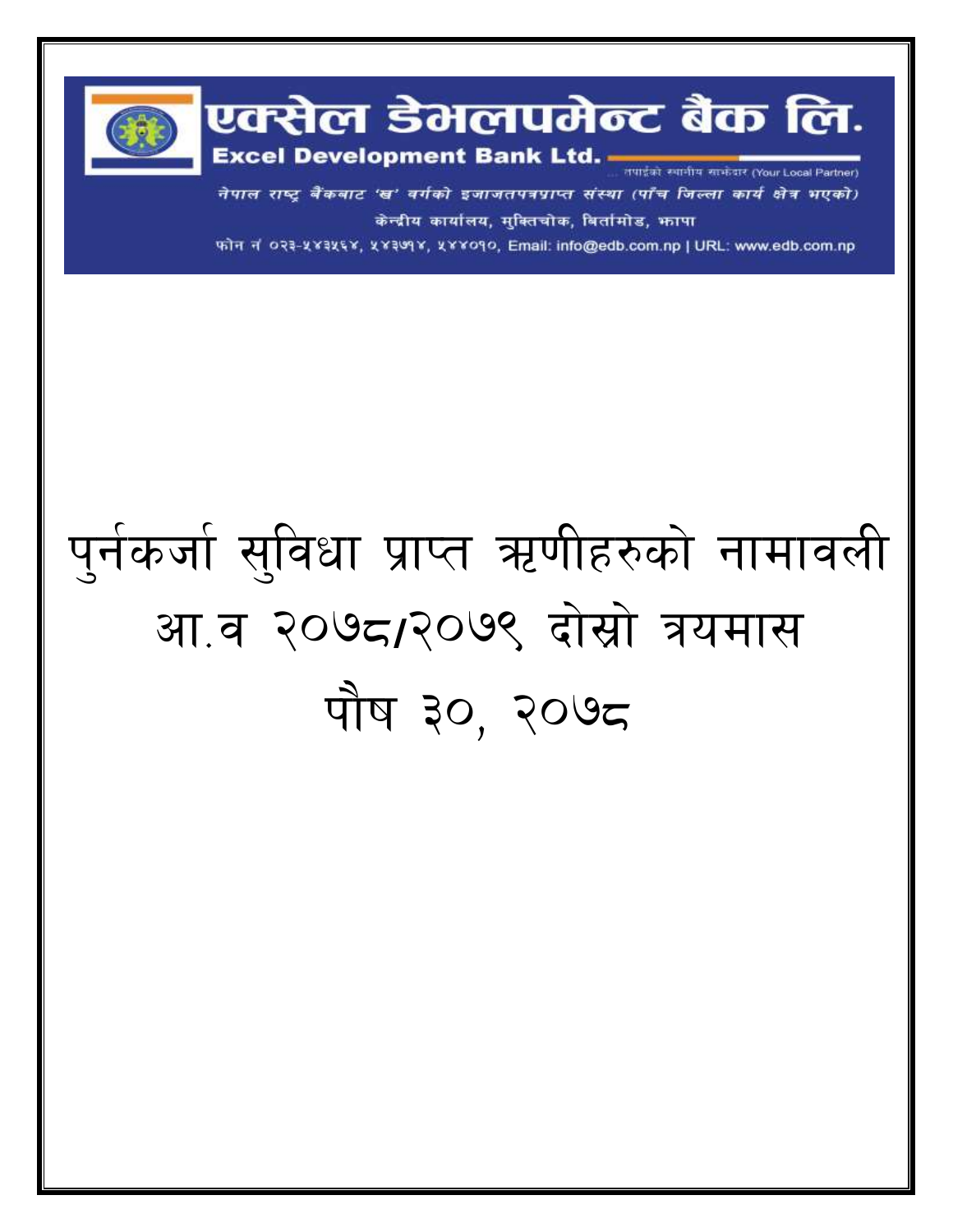|                | १. लघु, घरेलु तथा साना उद्यम        |                       |
|----------------|-------------------------------------|-----------------------|
| SN             | <b>Borrower's Name</b>              | <b>Refinance Date</b> |
| $\mathbf{1}$   | Shree Suntale Pashupalan            | 29/12/2021            |
| $\overline{2}$ | Kailash Phalphul Pasal              | 29/12/2021            |
| 3              | Ma Laxmi Agar Batti                 | 05/01/2021            |
| 4              | Diya Krishi Firm                    | 29/12/2021            |
| 5              | Shree Mai Bhagwati Gadtaula Motor D | 29/12/2021            |
| 6              | Santapur Krishi Firm                | 29/12/2021            |
| 7              | Indira Krishi Firm                  | 29/12/2021            |
| 8              | Dahal Krishi Firm                   | 29/12/2021            |
| 9              | Shrestha Hotel                      | 29/12/2021            |
| 10             | Himali Fresh House And Suppliers    | 29/12/2021            |
| 11             | Roshni Bahudeshya Krishi Firm       | 29/12/2021            |
| 12             | Darpan Krishi Farm                  | 29/12/2021            |
| 13             | Shakshi Gai Firm                    | 29/12/2021            |
| 14             | Pokhrel Hotel                       | 29/12/2021            |
| 15             | Blooming Buds Montessori Pre School | 29/12/2021            |
| 16             | Sundar Grill Udyog                  | 05/01/2021            |
| 17             | Kalika Amilo Udhog                  | 29/12/2021            |
| 18             | Sunil Mithai Pasal                  | 29/12/2021            |
| 19             | Nabin Hotel                         | 29/12/2021            |
| 20             | Adhikari Pashu Aahara Pasal         | 29/12/2021            |
| 21             | Sweet Chat House                    | 29/12/2021            |
| 22             | Bolbam Misthan Bhandar T.C.C        | 29/12/2021            |
| 23             | Pahadiya Tent House                 | 29/12/2021            |
| 24             | Manoj Electronics And Tent House    | 29/12/2021            |
| 25             | Saja Poultry Firm                   | 29/12/2021            |
| 26             | Prakashpure Khaja Ghar              | 29/12/2021            |
| 27             | Prajish Hotel                       | 29/12/2021            |
| 28             | Karki Krishi Firm                   | 29/12/2021            |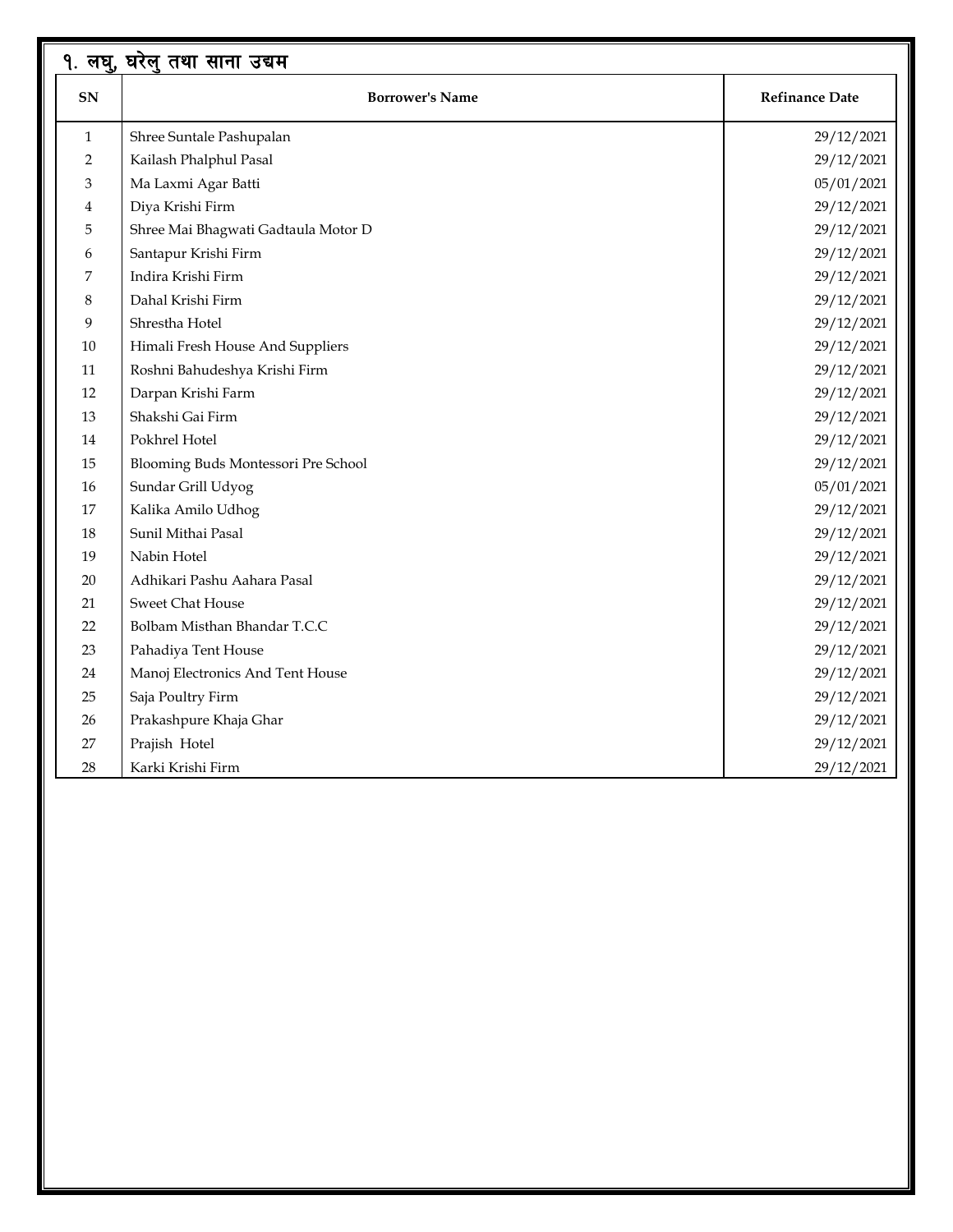## <u>२. साधारण पु</u>नरकर्जा

| २. साधारण पुनरकजा |                                     |                       |  |  |
|-------------------|-------------------------------------|-----------------------|--|--|
| ${\bf SN}$        | <b>Borrower's Name</b>              | <b>Refinance Date</b> |  |  |
| $\mathbf{1}$      | Jaya Shree Mukti Nath Mechi Techini | 11/04/2021            |  |  |
| 2                 | Dev Bhumi Vidhyapith English Boardi | 11/04/2021            |  |  |
| 3                 | Aadarsha Banquet                    | 29/12/2021            |  |  |
| 4                 | Kanchan Motor Cycle Marmat Center   | 05/01/2021            |  |  |
| 5                 | Hotel Thuldai Ko Matka Ghar Resture | 29/12/2021            |  |  |
| 6                 | Laxmi Motorcycles Gyarej            | 05/01/2021            |  |  |
| 7                 | Hotel Hicola Heritage               | 11/04/2021            |  |  |
| 8                 | Hotel Thebe                         | 29/12/2021            |  |  |
| 9                 | Middle Point English School Pvt.Ltd | 29/12/2021            |  |  |
| 10                | Dev Bhumi Vidhyapith English Boardi | 29/12/2021            |  |  |
| 11                | <b>Basnet Durga Store</b>           | 05/01/2021            |  |  |
| 12                | Dipak Gril Udhyog                   | 05/01/2021            |  |  |
| 13                | Creative Int. Academy Jhapa Pvt Ltd | 11/04/2021            |  |  |
| 14                | Ambitton Academy Jhapa Pvt.Ltd.     | 11/04/2021            |  |  |
| 15                | Super Mechi Sayapatri Yatayat Pvt.L | 11/04/2021            |  |  |
| 16                | Garamkali Yatayat And Auto Pvt. Ltd | 11/04/2021            |  |  |
| 17                | Bells Medel School Pvt. Ltd         | 29/12/2021            |  |  |
| 18                | Margret Inn Hotel And Loge          | 29/12/2021            |  |  |
| 19                | <b>Bullet Bus Pvt Ltd</b>           | 29/12/2021            |  |  |
| 20                | Bullet Bus Pvt Ltd                  | 29/12/2021            |  |  |
| 21                | Bullet Bus Pvt Ltd                  | 29/12/2021            |  |  |
| 22                | Bullet Bus Pvt Ltd                  | 29/12/2021            |  |  |
| 23                | Bullet Bus Pvt Ltd                  | 29/12/2021            |  |  |
| 24                | Bullet Bus Pvt Ltd                  | 29/12/2021            |  |  |
| 25                | <b>Bullet Bus Pvt Ltd</b>           | 29/12/2021            |  |  |
| 26                | Bhanja Books & Stationeary          | 05/01/2021            |  |  |
| 27                | Sigma English School Pvt Ltd        | 29/12/2021            |  |  |
| 28                | Mainali Bandhu Poultry Suppliers    | 29/12/2021            |  |  |
| 29                | Hamro Jaleshwor Furniture Udyog     | 05/01/2021            |  |  |
| 30                | Devkota Education Foundation        | 11/04/2021            |  |  |
| 31                | Krishna Pani Udhyog                 | 05/01/2021            |  |  |
| 32                | Mai Mechi Multiple Education Founda | 11/04/2021            |  |  |
| 33                | Wonder Life Academy Jhapa Pvt.Ltd.  | 11/04/2021            |  |  |
| 34                | Hotel Mandre                        | 29/12/2021            |  |  |
| 35                | Ganesh Store                        | 05/01/2021            |  |  |
| 36                | Jay Bageswori Hotel                 | 11/04/2021            |  |  |
| 37                | Devkota Education Foundation        | 29/12/2021            |  |  |
| 38                | Unique Multiple Campus              | 11/04/2021            |  |  |
| 39                | Bohora Hotel                        | 29/12/2021            |  |  |
| 40                | Hiledhap Simsar Krishi Farm         | 29/12/2021            |  |  |
| 41                | Himshikhar Kastha Furniture Udhyog  | 05/01/2021            |  |  |
| 42                | Rama Kala Raut                      | 29/12/2021            |  |  |
| 43                | Sagar Kumar Mainali                 | 29/12/2021            |  |  |
| 44                | C.M. Agriculture Firm               | 29/12/2021            |  |  |